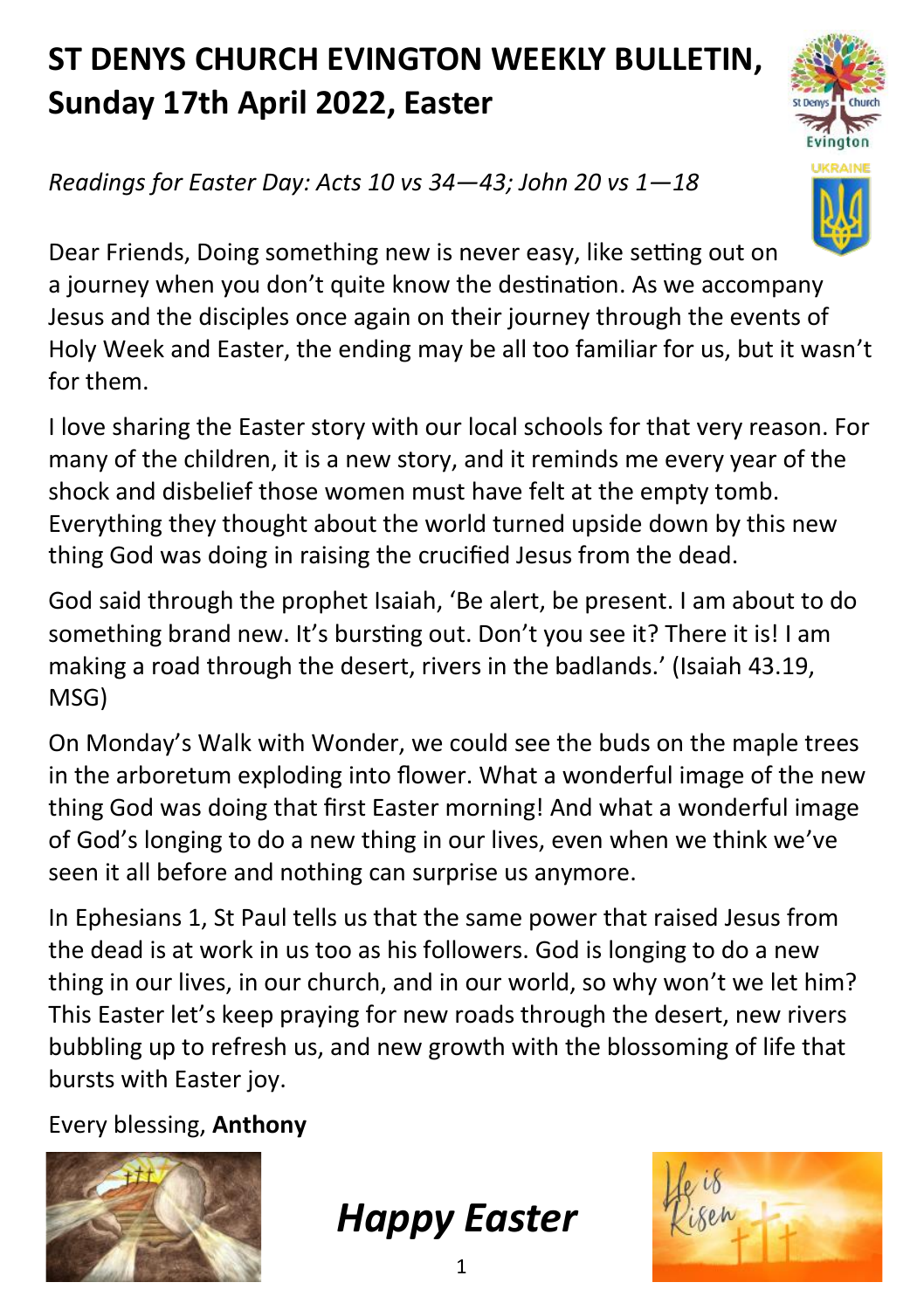## **DIAL-ST-DENYS:** Call **0116 4647540** to hear parts of last Sunday's service. Call **0116 4647740** to hear a **Walk With Wonder**



To join us for the following Zoom service, go to www.zoom.us/join, type in the Meeting ID, and the Password (which can be obtained from Qyan): **Easter Sunday 17th April, 10am Holy Communion** in church and on Zoom; ID: 820 0369 6332 Landline access - Call 0131 4601196 just before the time of the meeting. When asked, enter the Meeting ID followed by #. This is the 9 digit code specific to each meeting. You will then be asked for their Participant ID but just press # again. When asked, input the password.

**Morning Prayer** will NOT take place 18th—21st April.

**Thursdays over Easter** Please note that church will NOT be open on Thursdays 14th and 21st April.

**Dates for your Diary, Holy Week:** Maundy Thursday 14th, Chrism Eucharist 11am, St. James the Greater, all welcome.

Maundy Thursday 14th, Bring and Share Supper followed by Communion, 6pm, Parish Centre

Good Friday 15th, 2pm, The Last Hour

Easter Day Sun 17th, 5.30am, Dawn Service; 10am Holy Communion Easter Day Sun 17th, 4pm, Choral Evensong sung by the choir of Leicester **Cathedral** 



The Electoral Roll will be updated before the Annual Parochial Church Meeting on 11th May. If you are already on the roll you DO NOT need to enrol again. If you are a new church member and would like more

information or an application form, please speak to **Elizabeth Rudge**. Thanks.

**Good Friday 15th, Activity Morning** 10am—12pm, includes making Easter gardens (outside & edible ones!), Dotty the Donkey Trail, lots of crafts,

refreshments and the Easter story. No charge, all children welcome. Under 5's need to bring an adult with them.

**Good Friday 15th, The Last Hour, 2pm** led by Revd Nigel, this will be a service of quiet reflection, including hymns, to mark Jesus' last hour on the cross. The service will be



livestreamed via Zoom ID: 820 0369 6332, usual password as for a Sunday).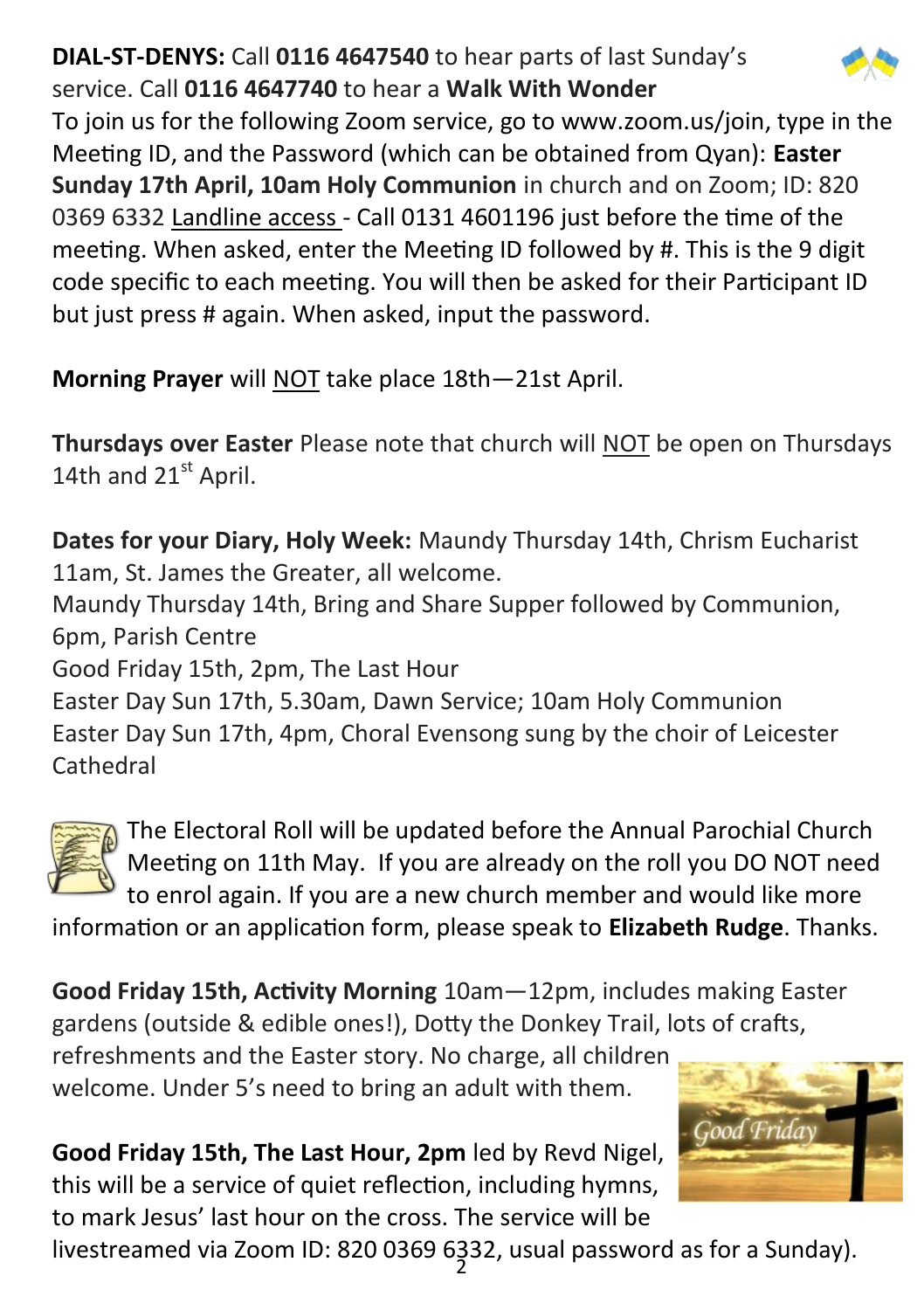**NEW SERVICE PATTERN** From Sunday 1<sup>st</sup> May the PCC have agreed to trial two services each Sunday. At 10am there will be a traditional service with hymns on the organ and using books rather than screens. **This service will continue to be livestreamed via Zoom for those who need it.** At 3pm there will be an informal contemporary service for all ages. Communion will alternate between the two timeslots and when it is not a communion service, the service will be lay-led. There will be occasional social events to bring everyone together and all are welcome to both services. There will be no 8am or 6pm services at least until September to give time to work on building these two new congregations. The traditional midweek communion on Thursdays at 10am will continue as it is. The hope is that both Sunday congregations will grow as those attending feel more at home and therefore more comfortable to invite others to come and join us. The situation will be reviewed at the end of the year. If you have any questions or concerns, please speak to Anthony or any member of the PCC.



**Dawn service** This will now begin at 5.30am on Sunday (so an extra 15 minutes in bed on the previously advertised time!) Please join us in the churchyard for this joy filled service to start Easter

Sunday as we gather around a firepit in front of the cross. Please bring a folding chair and a torch if you have one, but don't worry, chairs available if not. Hot chocolate and cake to follow!

**Mark's research project on 'The Parish'** Thank you to all who have already returned their questionnaires to the green box. If you were away last week or still have one to return, then there is still a pile of questionnaires and the green returns box on the table at the back of church. Thank you all so much with your help with this project.

**Reverend Nigel** Many congratulations to Revd Nigel and Alison on his very recently announced, new appointment as Vicar and Pioneer Priest in the benefice of St. Peter, Braunstone Park. The wait for a new position following being signed off from Curacy, has been longer than anticipated, partly due to Covid but we are very pleased for them both that somewhere to settle has now been found.

The date of his licencing is unknown at present but it will be published in the bulletin when known.